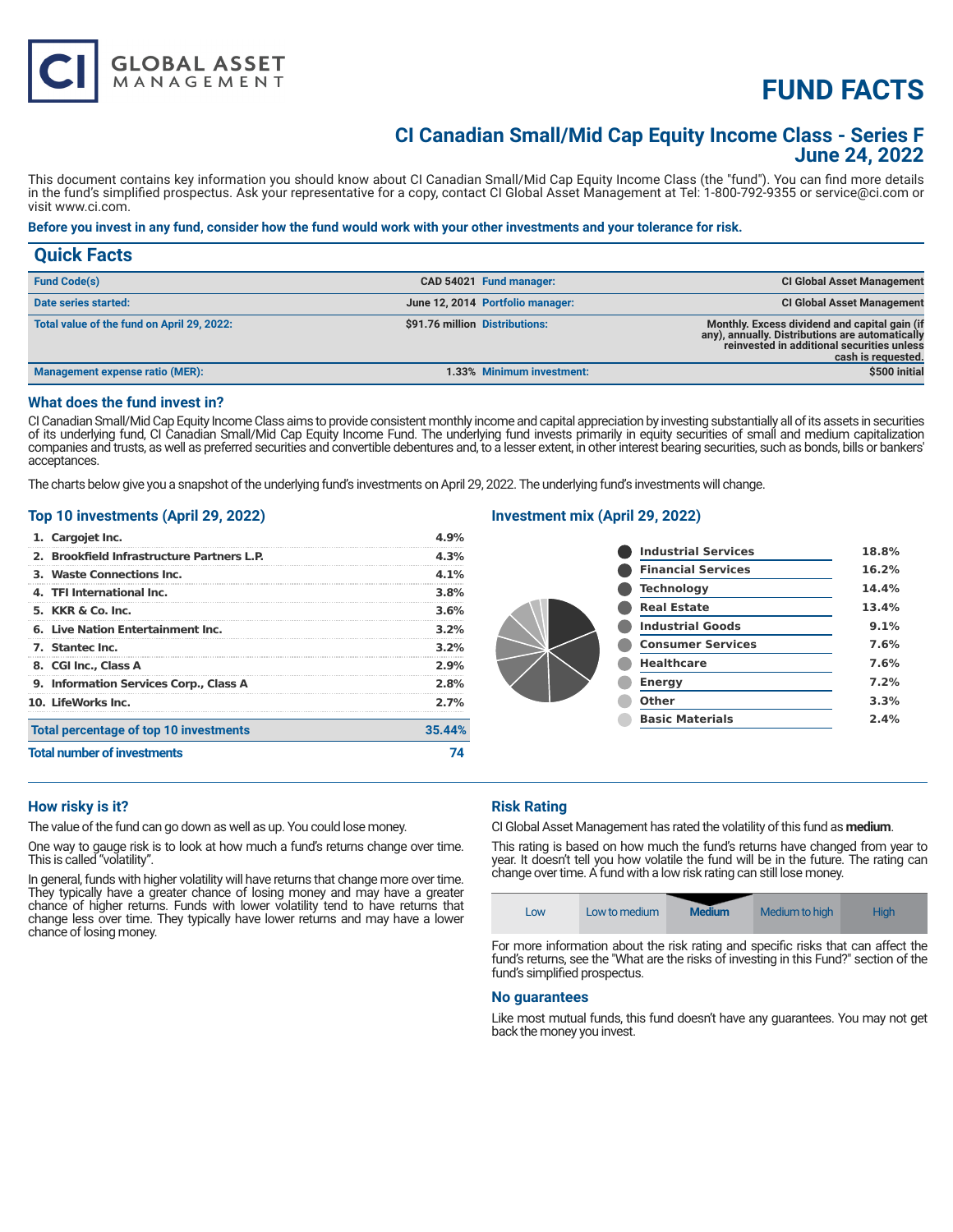# **CI Canadian Small/Mid Cap Equity Income Class - Series F**

### **How has the fund performed?**

This section tells you how Series F securities of the fund have performed over the past 7 calendar year(s). Returns are after expenses have been deducted. These expenses reduce the fund's returns.

#### **Year-by-year returns**

This chart shows how Series F securities of the fund performed in each of the past 7 calendar year(s). This fund series dropped in value in 1 of the last 7 calendar year(s). The range of returns and change from year to year can help you assess how risky the fund has been in the past. It does not tell you how the fund will perform in the future.



#### **Best and worst 3-month returns**

This table shows the best and worst returns for Series F securities of the fund in a 3-month period over the past 7 calendar year(s). The best and worst 3-month returns could be higher or lower in the future. Consider how much of a loss you could afford to take in a short period of time.

|                     | <b>Return</b> | 3 months ending | If you invested \$1,000 at the beginning of the period |
|---------------------|---------------|-----------------|--------------------------------------------------------|
| <b>Best return</b>  | 20.6%         | June 30. 2020   | Your investment would rise to \$1,206                  |
| <b>Worst return</b> | $-26.6\%$     | March 31, 2020  | Your investment would drop to \$734                    |

#### **Average return**

As at April 29, 2022, a person who invested \$1,000 in Series F securities of the fund since inception has \$1,609. This works out to an annual compounded rate of return of 6.2%.

#### **Who is this fund for?**

#### **This fund may be suitable for you if you:**

- are willing to accept a medium degree of risk
- are seeking a regular source of income and the potential for long-term capital appreciation
- are seeking to add diversification to your investment portfolio<br>• are planning to bold your investment for the long term
- are planning to hold your investment for the long term

# **A word about tax**

In general, you'll have to pay income tax on any money you make on a fund. How much you pay depends on the tax laws where you live and whether or not you hold the fund in a registered plan such as a Registered Retirement Savings Plan, or a Tax-Free Savings Account. Keep in mind that if you hold your fund in a non-registered account, fund distributions are included in your taxable income, whether you get them in cash or have them reinvested.